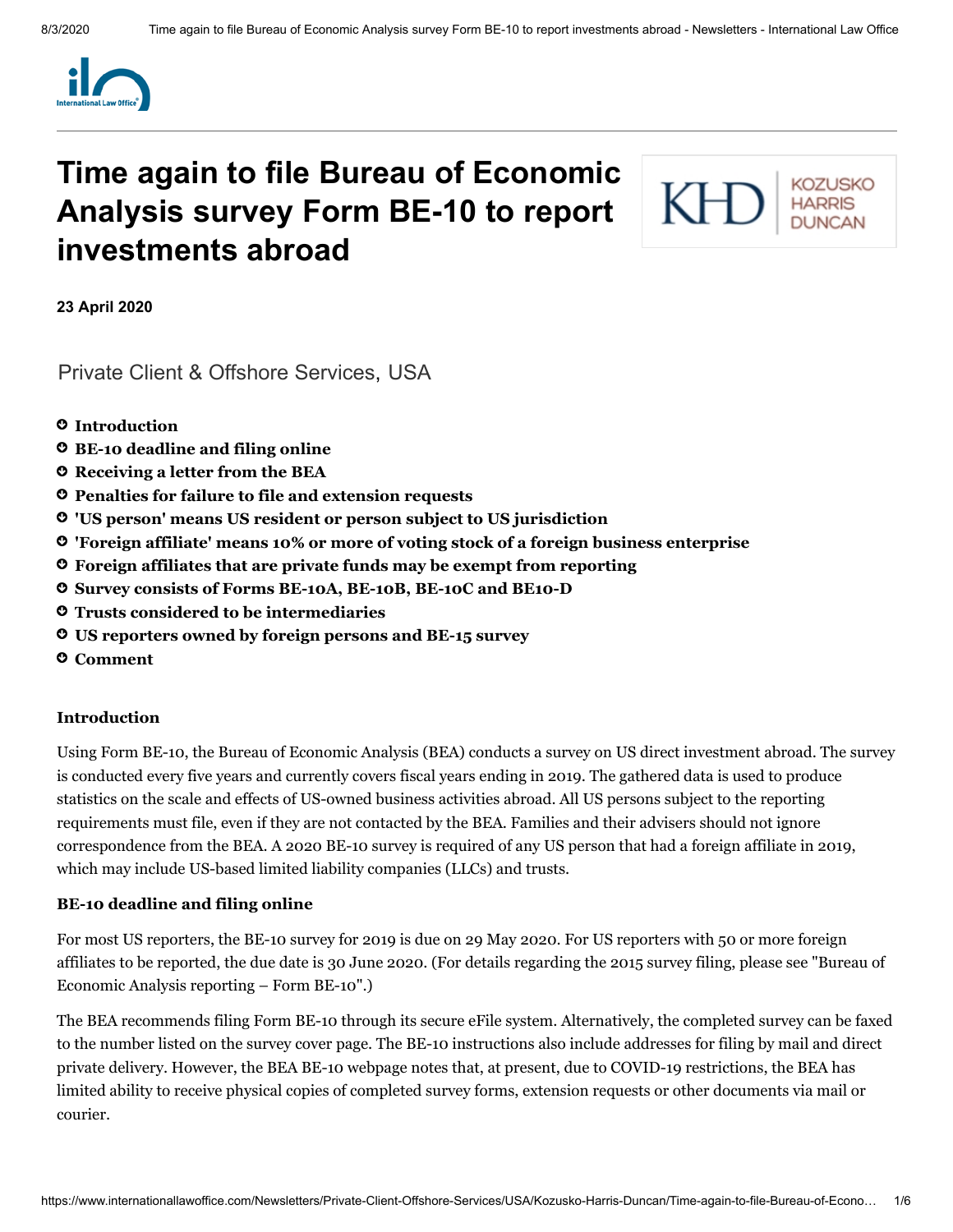A BE-10 survey must be filed by all US persons subject to the BE-10 reporting requirements, regardless of whether they are contacted by the BEA. BEA survey staff continue to be available to assist survey respondents and have been responsive to email. The BEA eFile system homepage acknowledges that the COVID-19 outbreak may have had profound effects on the ability of respondents to comply with survey requirements. US reporters are able to provide estimates if necessary as the BEA realises that the requested data may be unavailable at this time or access to required records may be limited.

#### <span id="page-1-0"></span>**Receiving a letter from the BEA**

The BEA uses previous survey filings and other sources, such as external databases and news media reports, to identify entities that may be subject to the reporting requirements of the survey. The BEA is currently sending letters requesting participation in the 2019 survey and has noted that it may also contact survey respondents via email given the reduced capacity to send and receive paper mail as a result of COVID-19 restrictions.

If the US person receives a request for participation from the BEA, that person must file the BE-10 survey or a BE-10 Claim for Not Filing. If the US person is not requested in writing by the BEA to complete a BE-10 survey, and the US person does not meet the BE-10 filing requirements, no action is necessary.

# <span id="page-1-1"></span>**Penalties for failure to file and extension requests**

Failure to report may result in a civil penalty and injunctive relief commanding the US person to comply, or both. An individual who wilfully fails to report can also be imprisoned for up to one year. On conviction, any officer, director, employee or agent of any corporation who knowingly participates in such violations may be punished by a fine, imprisonment or both.

The BEA will consider reasonable requests for an extension of the filing deadline. Extension requests must be received by the BEA no later than the original due date of the report and enumerate substantive reasons necessitating the extension. Extension requests are to be submitted via the BEA eFile system. The BEA has not, as of the date of this article, posted an extension request form on its website, so an eFile account should be created and the extension requested via that platform. Back in 2015, the extension request form specifically noted that the requester was to consider the extension granted, unless the requester was contacted by the BEA (for further details please see "The latest on Bureau of Economic Analysis reporting – Form BE-10"). The updated 2020 BE-10 [instructions](https://www.internationallawoffice.com/Newsletters/Offshore-Services/USA/Kozusko-Harris-Duncan/The-latest-on-Bureau-of-Economic-Analysis-reporting-Form-BE-10) now say that the BEA will provide a written response to extension requests.

# <span id="page-1-2"></span>**'US person' means US resident or person subject to US jurisdiction**

A 'US person' means any person resident in the United States or subject to the jurisdiction of the United States. The term 'person' is used in the broad legal sense and includes individuals, partnerships, estates, trusts, corporations and other organisations such as LLCs or S corporations, regardless of whether they are organised under the laws of a US state. The 'United States' means the several states, the District of Columbia, the Commonwealth of Puerto Rico and all territories and possessions of the United States, such as Guam and the US Virgin Islands.

Thus, the following must submit a Form BE-10 if they have a foreign affiliate:

- Delaware LLCs, even though disregarded for US tax purposes;
- trusts established under the laws of and administered in a US state such as Wyoming or South Dakota, even if classified as foreign for US tax purposes, if the trust has US beneficiaries or a US grantor (see below); and
- US Virgin Islands holding companies.

If the US person had any foreign affiliates at the end of its 2019 fiscal year, a BE-10 form is required. The US person is described as a US reporter in the survey.

# **'Foreign affiliate' means 10% or more of voting stock of a foreign business enterprise**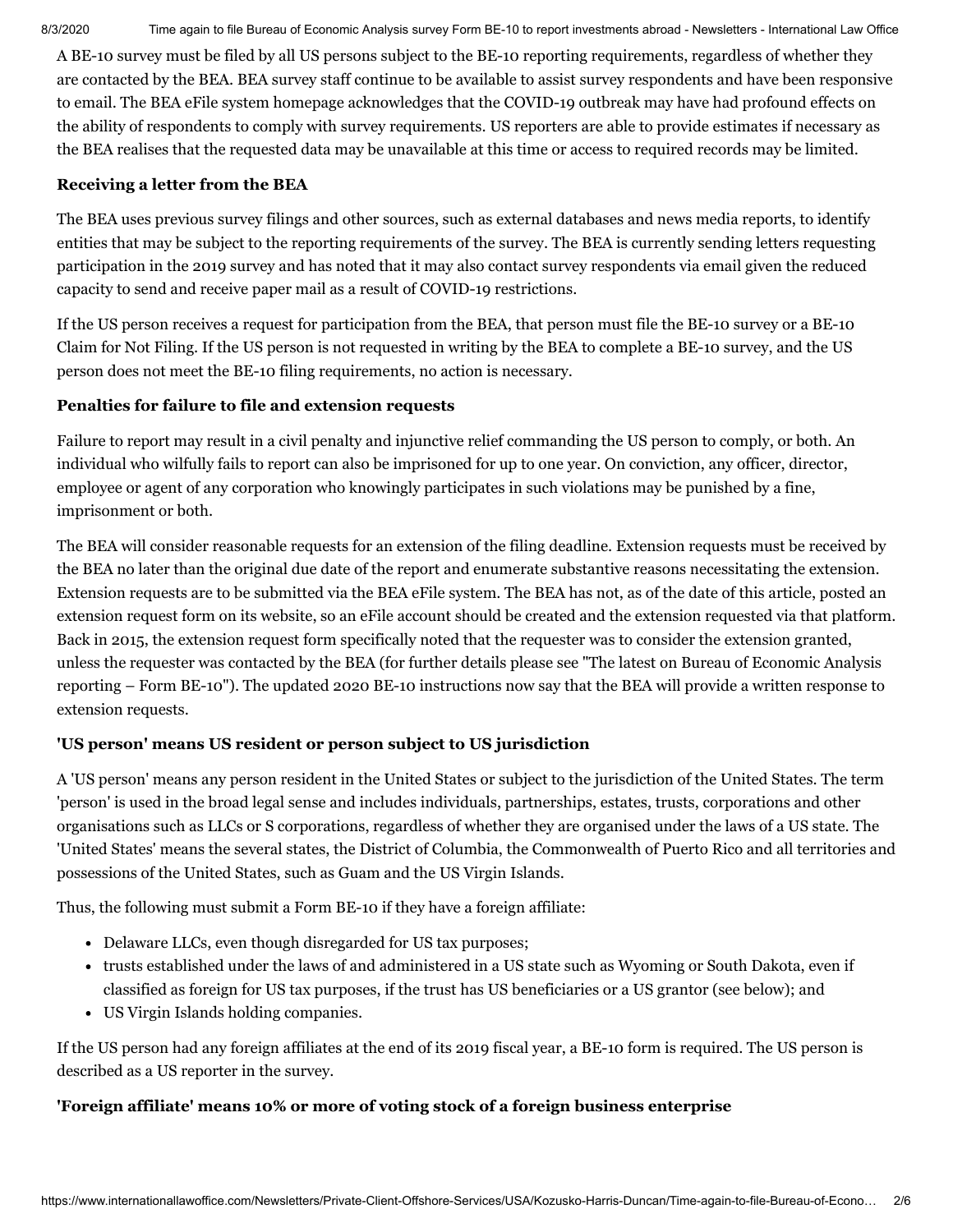A US person had a foreign affiliate in 2019 if it had ownership or control of at least 10% of the voting stock of an incorporated foreign business enterprise, or an equivalent interest in an unincorporated foreign business enterprise, at the end of the US person's 2019 fiscal year. This ownership interest may be held directly, indirectly or both.

#### *Business enterprises*

A 'business enterprise' means any organisation, association, branch or venture which exists for profit-making purposes or to otherwise secure an economic advantage, and any ownership of any real estate. 'Foreign' means situated outside the United States or belonging to or characteristic of a country other than the United States. If the operation or activity is incorporated abroad, it is always considered a foreign affiliate.

# *Real estate*

Ownership of foreign real estate is defined to be a business enterprise. If foreign real estate is owned by a US person, it is a foreign affiliate, with certain exceptions for personal use property:

- Residential real estate held exclusively by a US person for personal use and not for profit-making purposes is not subject to the BE-10 reporting requirements.
- Ownership of foreign residential real estate by a business enterprise, the sole purpose of which is to hold the real estate for the personal use of the owners of the business enterprise, is considered to be real estate held for personal use and is therefore not subject to the BE-10 reporting requirements.
- A primary residence abroad that is leased to others while the owner is a US resident, but which the owner intends to reoccupy, is considered real estate held for personal use.

US ownership of a direct or indirect voting interest of 10% or more in a joint venture, partnership or similar that is formed to own and hold, develop or operate foreign real estate is a foreign affiliate and must be reported on the BE-10 survey.

# *Direct and indirect ownership interests*

US persons must sum all direct and indirect lines of ownership interest in a foreign business enterprise to determine whether they hold a foreign business enterprise to the extent of 10% or more, directly or indirectly. For example, a Delaware LLC owns 50% of foreign business enterprise 'A' directly. A owns 75% of foreign business enterprise 'B' which, in turn, owns 80% of foreign business enterprise 'C'. The Delaware LLC's percentage of indirect ownership of B would be 37.5% (the product of the first two percentages). The Delaware LLC's indirect ownership of C would be 30% (the product of all three percentages). A, B and C would all be considered foreign affiliates of the Delaware LLC.

# <span id="page-2-0"></span>**Foreign affiliates that are private funds may be exempt from reporting**

A foreign affiliate is not required to be reported if all of the following apply:

- the foreign affiliate is a private fund;
- the private fund foreign affiliate does not own, directly or indirectly through another business enterprise, an operating company (ie, a business enterprise that is not a private fund or a holding company); and
- if the US reporter owns the private fund indirectly (ie, through one or more other business enterprises), there are no operating companies between the US reporter and the indirectly owned foreign private fund.

# *Private funds*

'Private fund' means an 'investment company' as defined in Section 3 of the Investment Company Act 1940, but for Sections 3(c)(1) or 3(c)(7) of the act. This includes foreign companies engaged in investing, reinvesting, owning, holding or trading securities and which own investment securities with a value exceeding 40% of the value of the company's total assets, where:

- the company's outstanding securities are beneficially owned by:
	- no more than 100 persons; or
	- by persons who, at the time of acquisition of such securities, are qualified purchasers; and
- the company is not making and does not presently propose to make a public offering of its securities.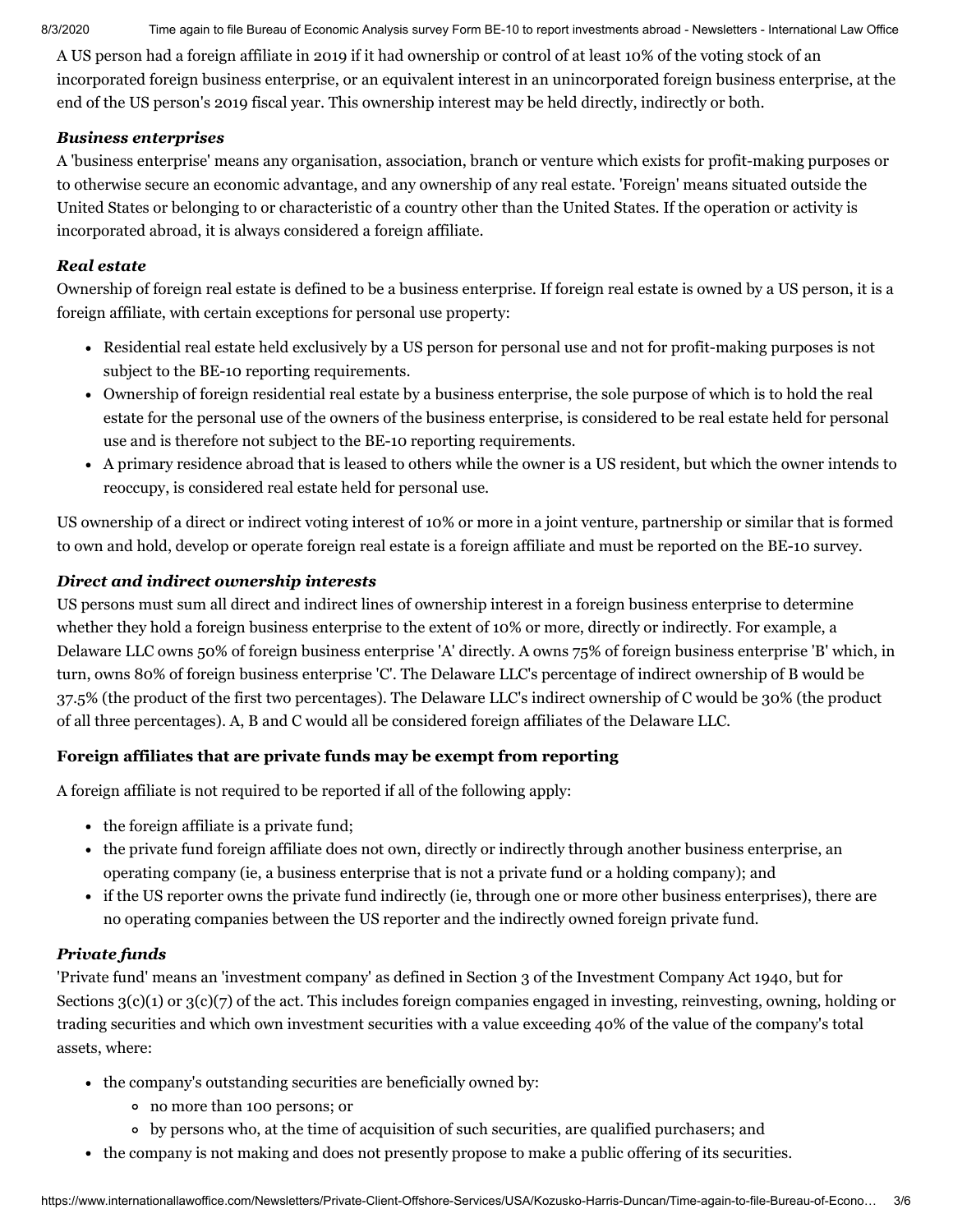#### *Holding companies*

The BEA defines a 'holding company' as a business enterprise engaged in holding the securities or financial assets of companies and enterprises for the purpose of owning a controlling interest in them or influencing their management decisions. A holding company does not manage the day-to-day operations of the firms whose securities they hold.

To be considered a holding company, income from equity investments must be more than 50% of total income. A business that engages in holding company activities but generates more than 50% of its total income from other activities is not a holding company.

Thus, in the case of a succession planning structure consisting of an ownership chain that includes only private funds and holding companies, and no operating companies, there is no reportable foreign affiliate.

#### <span id="page-3-0"></span>**Survey consists of Forms BE-10A, BE-10B, BE-10C and BE10-D**

The BE-10 survey comprises four forms:

- Form BE-10A information regarding the US reporter.
- Form BE-10B information regarding each majority-owned foreign affiliate, whether held directly or indirectly, for which any one of the following items is greater than \$80 million:
	- total assets;
	- sales or gross operating revenues excluding sales taxes; or
	- net income after provision for foreign income taxes.
- Form BE-10C information regarding each:
	- majority-owned foreign affiliate, whether held directly or indirectly, for which any one of the above three items was greater than \$25 million, but none were greater than \$80 million;
	- minority-owned foreign affiliate for which any of the above three items was greater than \$25 million; and
	- foreign affiliate for which no one of the above three items was greater than \$25 million that is a foreign affiliate parent of another foreign affiliate being filed on Forms BE-10B or BE-10C.
- Form BE-10D information regarding all foreign affiliates for which no one of the above three items was greater than \$25 million. However, if a foreign affiliate meeting the reporting requirements for Form BE-10D owns another foreign affiliate being filed on Form BE-10B or BE-10C, the foreign affiliate parent must be filed on Form BE-10C.

# <span id="page-3-1"></span>**Trusts considered to be intermediaries**

A trust, either US or foreign, is a person but not a business enterprise. A trust is considered to be an intermediary for purposes of the BE-10 survey.

The beneficiaries of a trust are considered to be the owners of trust property for purposes of determining the existence of a reportable foreign affiliate, except in two specified cases. If there is a reversionary interest, the creator of the trust is deemed to be the owner of the investments of the trust. Likewise, in the case of a trust created by a corporation or other entity where its shareholders or members are the beneficiaries, the creator of the trust is deemed to be the owner of the trust's investments for purposes of determining the existence of a reportable foreign affiliate.

Thus, if the creator of a revocable trust is a non-US individual, the foreign business enterprise held by the trust does not have a US owner and a BE-10 survey is not required. This means that a trust created under the laws of a US state by a non-US individual who retained the power to revoke the trust does not have a BE-10 reporting obligation (for further details please see ["Establishing](https://www.internationallawoffice.com/Newsletters/Private-Client-Offshore-Services/USA/Kozusko-Harris-Duncan/Establishing-foreign-trusts-in-the-United-States) 'foreign' trusts in the United States"). Similarly, if the trust is irrevocable but solely for the benefit of the non-US settlor and the settlor's non-US spouse, the foreign business enterprise held in the trust does not have a US owner and Form BE-10 is not required. If such a trust receives a letter from the BEA requesting participation in the BE-10 survey, the trust should file a BE-10 Claim for Not Filing.

https://www.internationallawoffice.com/Newsletters/Private-Client-Offshore-Services/USA/Kozusko-Harris-Duncan/Time-again-to-file-Bureau-of-Econo… 4/6 In the case of a trust established and administered in a US state, which has US beneficiaries or a US grantor deemed to be the owner of the foreign affiliate, it is the trust that is responsible for submitting Form BE-10 as the US reporter. Alternatively, the trust can instruct the deemed owner of the foreign affiliate to submit the required information. The trust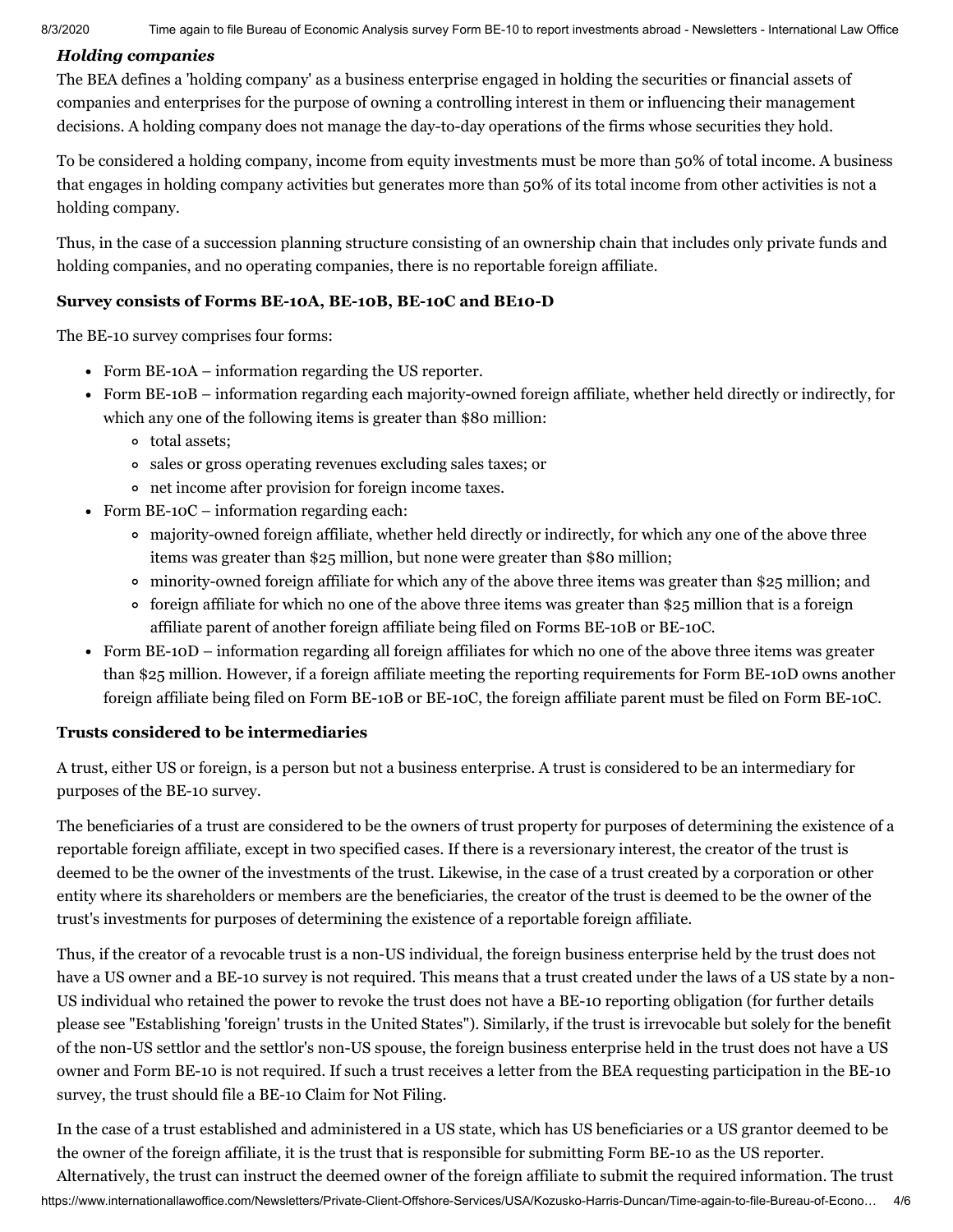will be released from further liability to report only if it has informed the BEA of the date such instructions were given and the name and address of the deemed owner and has supplied the owner with information necessary to complete the survey.

If the trust owns a foreign affiliate directly, rather than through a US business enterprise, it must attach an explanatory note attesting to its status and complete only the following items of the BE-10A form:

- Item 1 name and address of US reporter;
- Item  $2$  form of organisation of US reporter (eg, trust); and
- Item  $7$  number of foreign affiliate reports (BE-10B, BE-10C and BE-10D) to be filed.

If, instead, the trust owns more than 50% of a US business enterprise that, in turn, owns a foreign affiliate, the US reporter is deemed to be the US business enterprise and not the trust. That US business enterprise will have the BE-10 reporting obligation.

In the case of a trust that is not established and administered in the US state, but was created by a US person or has US person beneficiaries, the trustee should instruct the US settlor or US beneficiaries to submit the required BE-10 information. If a US person holds a foreign affiliate through a foreign intermediary, the US person is considered to own the foreign affiliate directly.

# <span id="page-4-0"></span>**US reporters owned by foreign persons and BE-15 survey**

A US business enterprise that is a US reporter for purposes of the BE-10 survey may also be a US affiliate of a foreign person that must report in the BE-15 2019 Annual Survey of Foreign Direct Investment in the United States. This could be the case if the US business enterprise owns foreign affiliates and is also owned 10% or more, directly or indirectly, by a foreign person. In such cases, the US business enterprise should provide details in the BE-10 survey on its foreign affiliates, but should not report other property of its foreign owner. Unlike the BE-10, entities not contacted by the BEA have no reporting responsibilities for the BE-15.

#### <span id="page-4-1"></span>**Comment**

The BE-10 is described as a benchmark survey of US direct investment abroad, conducted to "secure current economic data on the operations of US parent companies and their foreign affiliates"; but the survey's reach is much broader than that. For advisers to families with succession planning structures that include trusts and companies, it represents yet another complicated set of US forms and instructions. The exemption of private funds from the reporting requirements was a welcome change. Advisers to trust structures with US beneficiaries or settlors and structures with a non-US settlor and non-US beneficiaries that utilise a US single-member disregarded LLC should take some time to determine whether there is a Form BE-10 filing obligation.

For further information on this topic please contact Jennie [Cherry](http://www.internationallawoffice.com/directory/biography.aspx?r=36050) or Eric [Dorsch](https://www.internationallawoffice.com/Directory/Kozusko-Harris-Duncan/New-York-NY/Eric-Dorsch) at Kozusko Harris Duncan by telephone (+1 212 980 0010) or email ([jcherry@kozlaw.com](mailto:jcherry@kozlaw.com?subject=Article%20on%20ILO) or [edorsch@kozlaw.com\)](mailto:edorsch@kozlaw.com?subject=Article%20on%20ILO). Please note, the authors are *unable to provide legal advice to non-clients. The Kozusko Harris Duncan website can be accessed at [www.kozlaw.com.](http://www.kozlaw.com/)*

Copyright in the original article resides with the named contributor.

The materials contained on this website are for general information purposes only and are subject to the [disclaimer.](https://www.internationallawoffice.com/Information/Disclaimer)

ILO is a premium online legal update service for major companies and law firms worldwide. In-house corporate counsel and other users of legal services, as well as law firm partners, qualify for a free subscription.